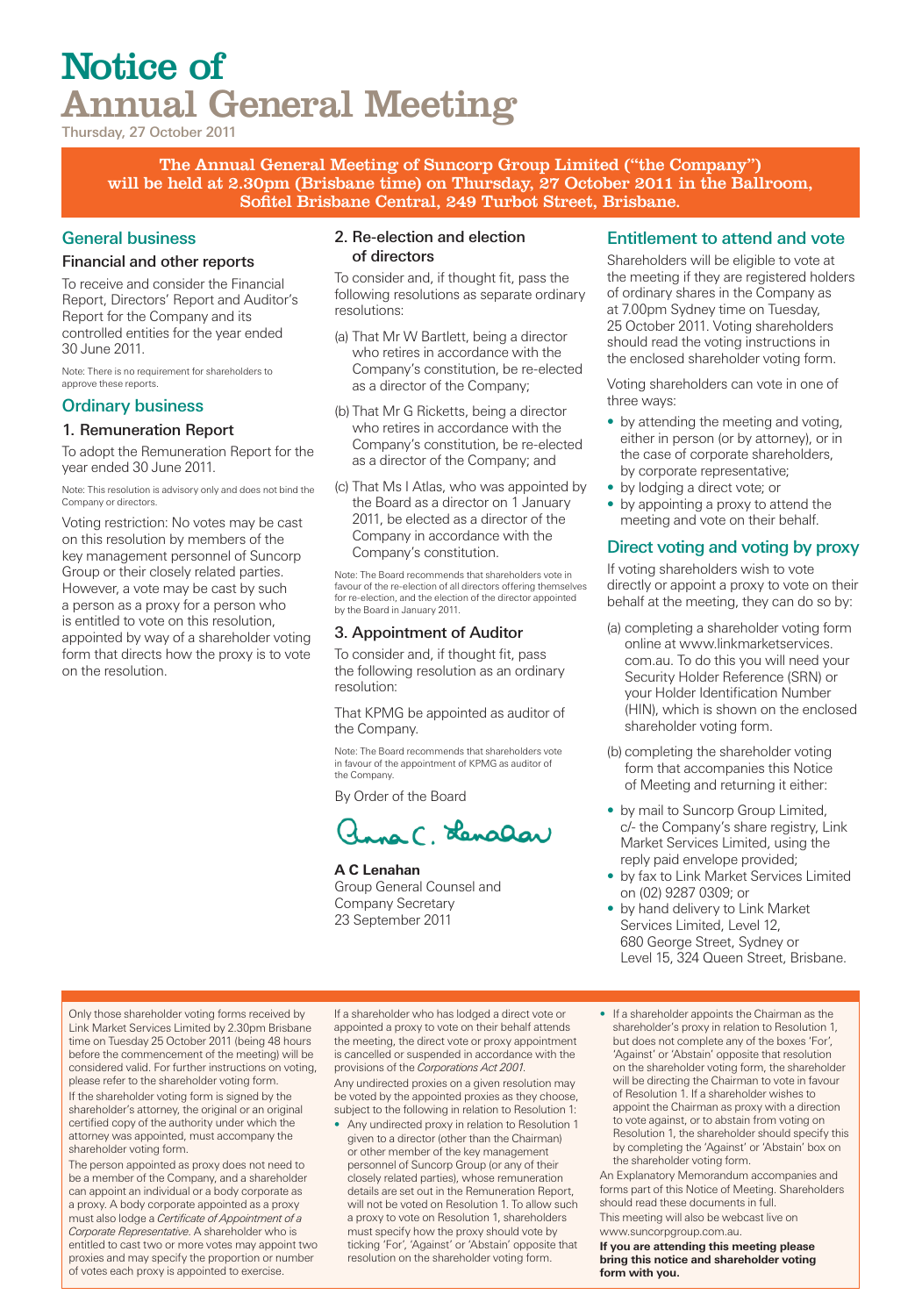# Notice of Nomination of Auditor

Suncorp Group Limited ABN 66 145 290 124 www.suncorpgroup.com.au

> The Secretary Suncorp Group Limited Suncorp Centre Level 18 36 Wickham Terrace Brisbane Qld 4000

I, John Douglas Story, a shareholder of Suncorp Group Limited and Chairman of the Board of Directors, nominate KPMG for appointment as auditor of Suncorp Group Limited at its next Annual General Meeting to be held on 27 October 2011, or at any adjournment or postponement of the meeting.

Yours faithfully

**John Story** Chairman 1 September 2011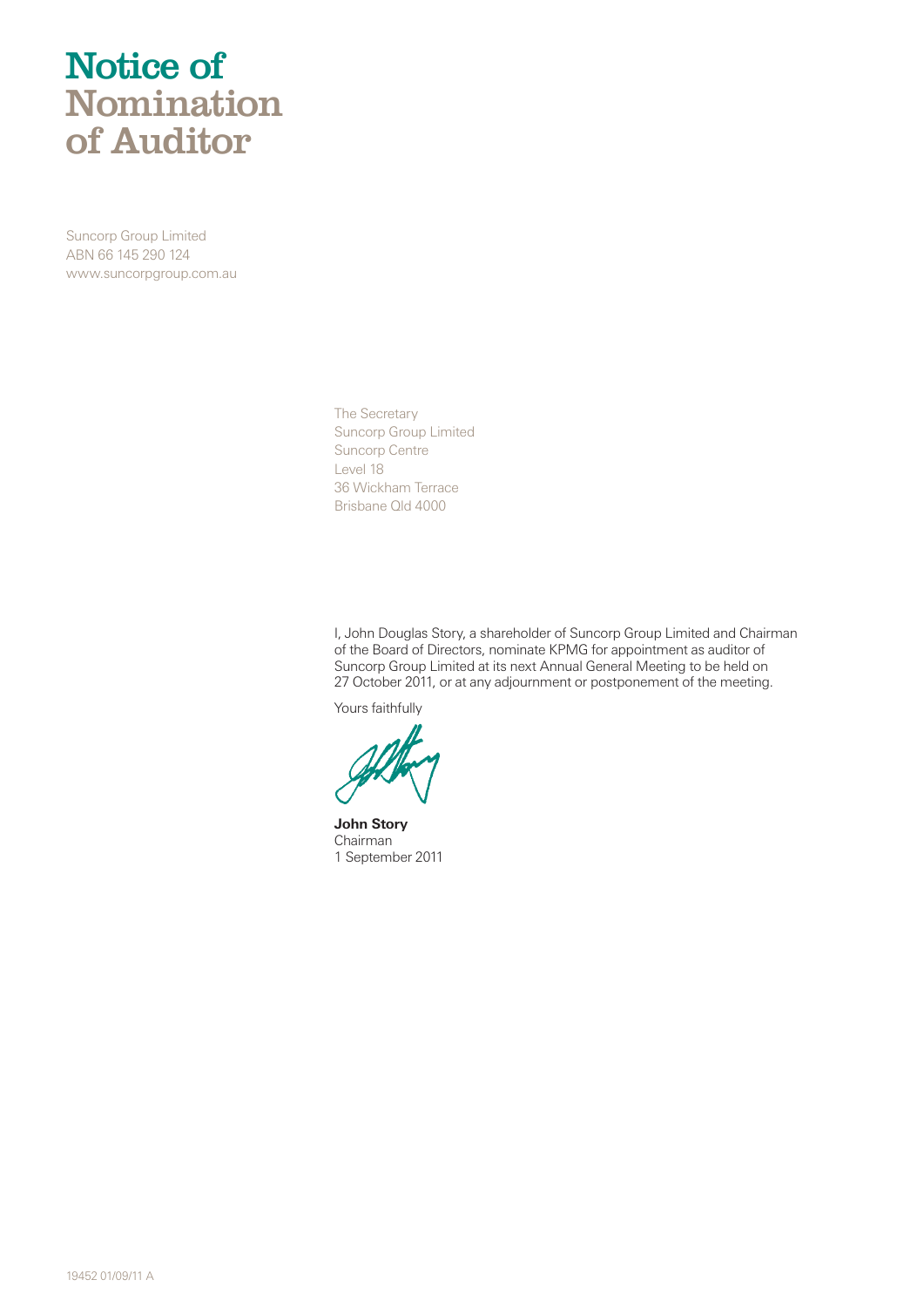ABN 66 145 290 124

# Suncorp Group Limited Shareholder Pack 2011

"Our mill is open in time for cutting season and our employees are back at work thanks to Vero." Tully Sugar Mill CEO, John King. Vero is part of the Suncorp Group.

Shane Ronan and Michael Nucifora, electrical apprentices, Tully Sugar Mill



**One Company**<br>Many Brands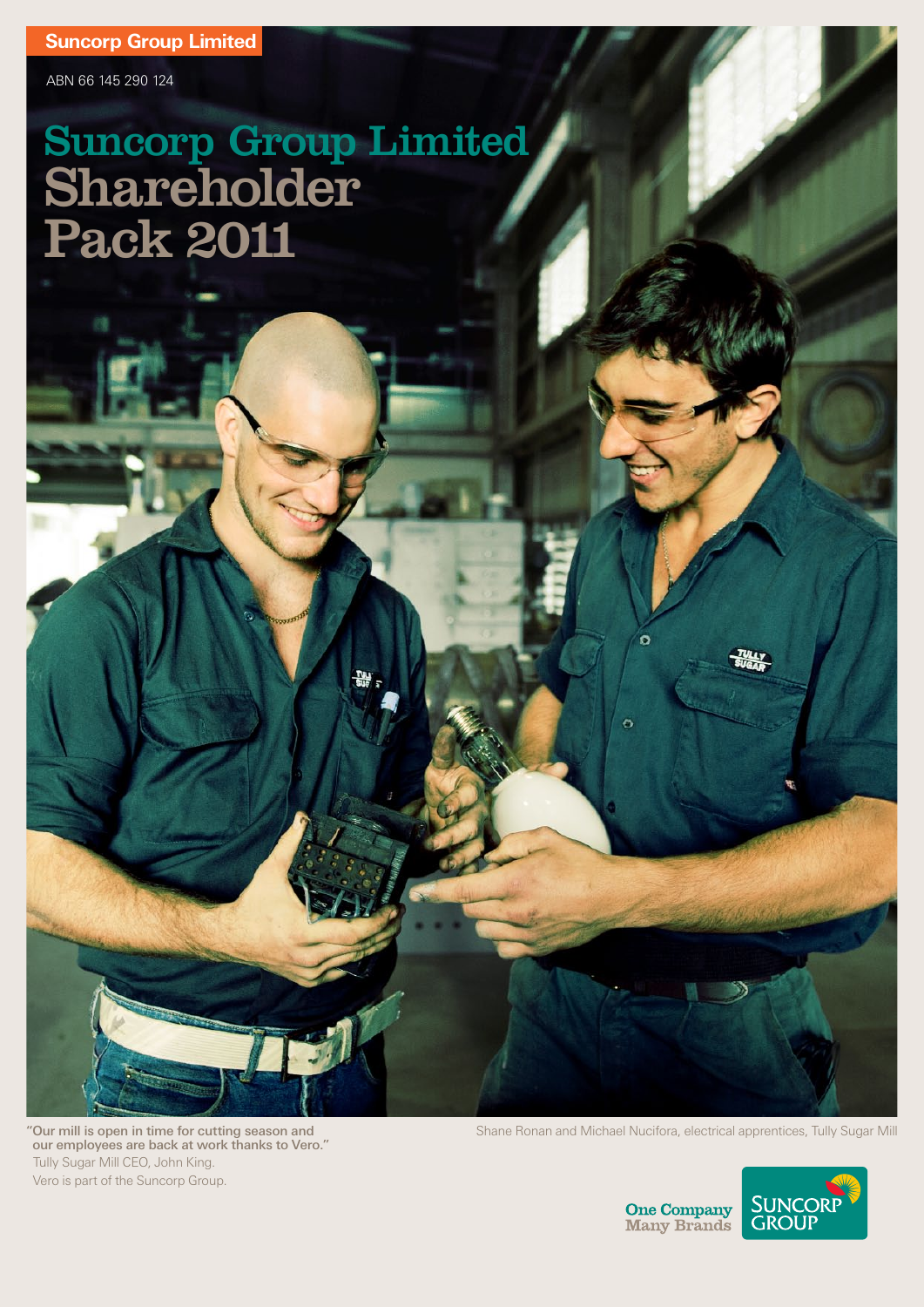# Chairman's John Story, Chairman letter to Shareholders



### Dear Shareholder

I am pleased to invite you to the Suncorp Group Limited 2011 Annual General Meeting to be held in the Ballroom at the Sofitel Brisbane Central, 249 Turbot Street, Brisbane on Thursday, 27 October 2011 at 2.30pm (Brisbane time). Shareholder registration begins at 1.30pm. The meeting will also be webcast live on **www.suncorpgroup.com.au.**

Enclosed is the Notice of Meeting and Explanatory Memorandum explaining the formal business of the meeting and the shareholder voting form for use by ordinary shareholders<sup>1</sup>. If you plan to attend, please bring this voting form along – it contains a barcode to make your registration easier, as well as details of how to vote. Shareholders may also use this form to vote online or appoint a proxy if they are unable to attend (please see the Notice of Meeting and voting form for more details).

At the Annual General Meeting the Group Chief Executive Officer and I will address shareholders and comment on the Suncorp Group's performance in the 2010/11 financial year. If you have specific questions for the Board's consideration, please email these to investor.relations@suncorp.com.au (or post to GPO Box 1453, Brisbane, Qld 4001).

At the conclusion of the Annual General Meeting, I invite you to join the Board and our Senior Leadership Team for afternoon tea.

Yours sincerely

**John Story** Chairman 23 September 2011

Suncorp Group Limited Suncorp Centre Level 18 36 Wickham Terrace Brisbane Qld 4000 ABN 66 145 290 124 www.suncorpgroup.com.au

**If you are attending this meeting please bring this notice and shareholder voting form with you.**



1 Following a restructure in January 2011 Suncorp Group Limited replaced Suncorp-Metway Ltd as the Suncorp Group's listed holding company and the issuer of your ordinary shares.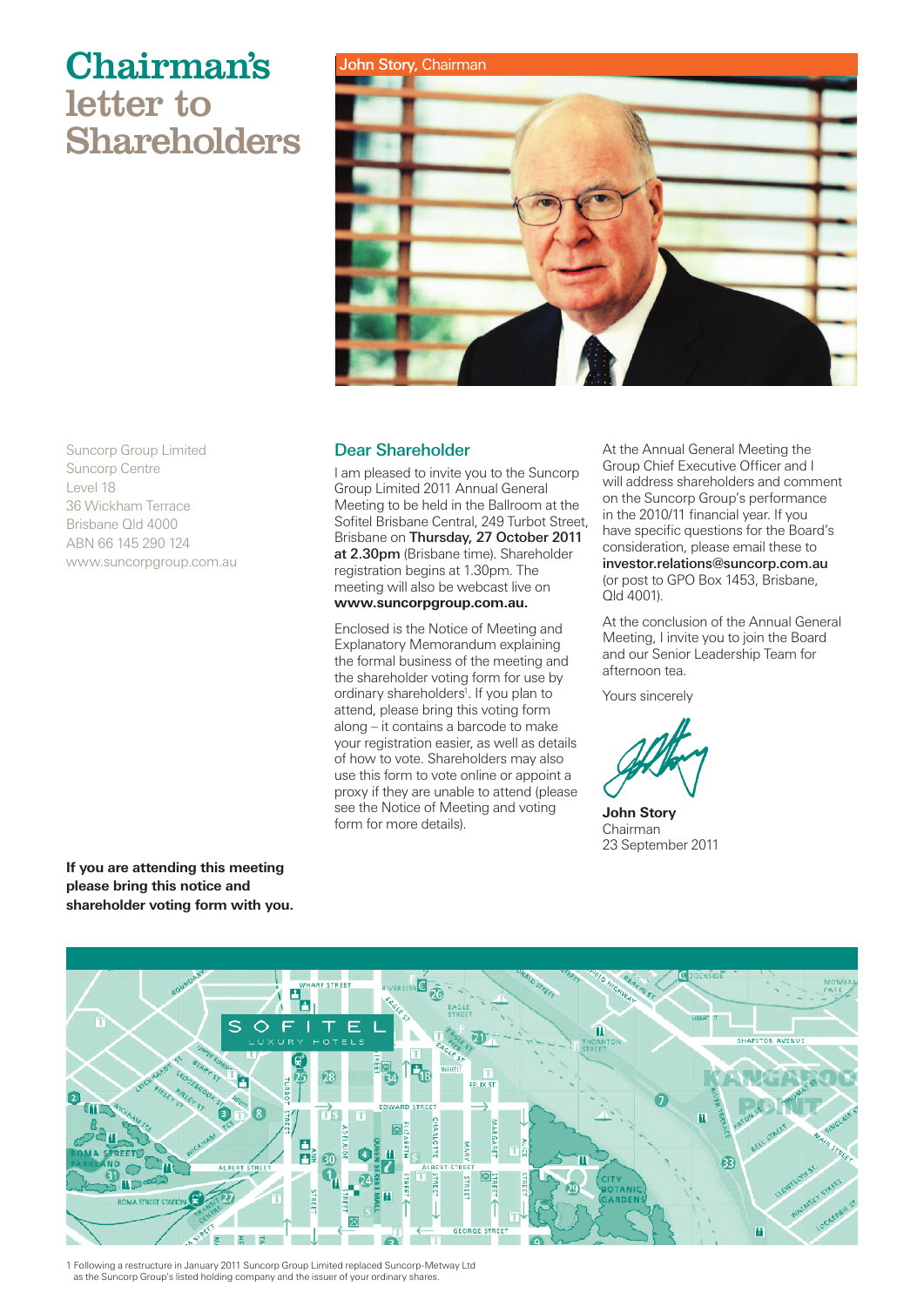# Explanatory **Memorandum**

This Explanatory Memorandum accompanies the Notice of Meeting for the Company's Annual General Meeting to be held on Thursday, 27 October 2011 at 2.30pm (Brisbane time). Information relevant to the business to be considered at the Annual General Meeting is provided in this Explanatory Memorandum and shareholders should read this document in full.

# General business

## Financial and other reports

This item provides shareholders with an opportunity to ask questions concerning the Company's Financial Report, Directors' Report and Auditor's Report for the year ended 30 June 2011, and the Company's performance generally. There is no requirement for shareholders to approve these reports. The Auditor will be present to answer questions from shareholders relevant to:

- the conduct of the audit;
- the preparation and content of the Auditor's report;
- the accounting policies adopted by the Company in relation to the preparation of the financial statements; and
- the independence of the Auditor in relation to the conduct of the audit.

The Auditor will also respond to any written questions provided these are submitted to the Company no later than five business days prior to the meeting.

### Ordinary business

### Resolution 1 – Remuneration Report

The Remuneration Report, as contained in the Company's 2010/11 Annual Report, has been submitted to shareholders for consideration and adoption. Following consideration of the Remuneration Report, shareholders will be given an opportunity to ask questions about, or comment on, the Remuneration Report.

For those shareholders who did not elect to receive a printed copy, the Annual Report is published on the Suncorp Group website (**www.suncorpgroup.com.au**). It can be posted (free of charge) by contacting the share registry, Link Market Services Limited, on 1300 882 012 (+61 2 8280 7450 from outside Australia).

The Remuneration Report provides information on the following issues:

- the policies adopted by the Board for determining the nature and amount of remuneration of directors and senior executives;
- the relationship between the remuneration policies and the Company's performance;
- the performance conditions that apply to the different components of the remuneration structure, why those performance conditions were chosen and how performance is measured against them;
- the basis of comparison used for assessing the Company's performance relative to other companies; and
- remuneration details for directors and senior executives.

The Board believes the Company's remuneration policies and structure, as outlined in the Remuneration Report, are appropriate relative to the size of the Company, its business objectives and current and emerging market practices.

Shareholders should note that the vote will be advisory only and does not bind the Company or directors.

No votes may be cast on this resolution by members of the key management personnel of Suncorp Group (or their closely related parties). However, a vote may be cast by such a person as a proxy for a person who is entitled to vote on this resolution, appointed by way of a shareholder voting form that directs how the proxy is to vote on the resolution.

The Board will consider the outcome of the vote and comments made by shareholders on the Remuneration Report at the meeting when reviewing the Company's remuneration policies. Under the *Corporations Act 2001*, if 25% or more of votes that are cast are voted against the adoption of the Remuneration Report at two consecutive annual general meetings, shareholders will be required to vote at the second of those annual general meetings on a resolution (a "spill resolution") that another meeting be held within 90 days at which all of the Company's directors (other than the Managing Director and Group Chief Executive Officer) must be re-elected.

Any undirected proxies may be voted by the appointed proxies as they choose, subject to the following:

- Any undirected proxy in relation to Resolution 1 given to a director (other than the Chairman) or other member of the key management personnel of Suncorp Group (or any of their closely related parties), whose remuneration details are set out in the Remuneration Report, will not be voted on Resolution 1. To allow such a proxy to vote on Resolution 1, shareholders must specify how the proxy should vote by ticking 'For', 'Against' or 'Abstain' opposite that resolution on the shareholder voting form.
- • **If a shareholder appoints the Chairman as the shareholder's proxy in relation to Resolution 1, but does not complete any of the boxes 'For', 'Against' or 'Abstain' opposite that resolution on the shareholder voting form, the shareholder will be directing the Chairman to vote in favour of Resolution 1, and the Chairman will vote in this way. If a shareholder wishes to appoint the Chairman as proxy with a direction to vote against, or to abstain from voting on Resolution 1, the shareholder should specify this by completing the 'Against' or 'Abstain' box on the shareholder voting form.**